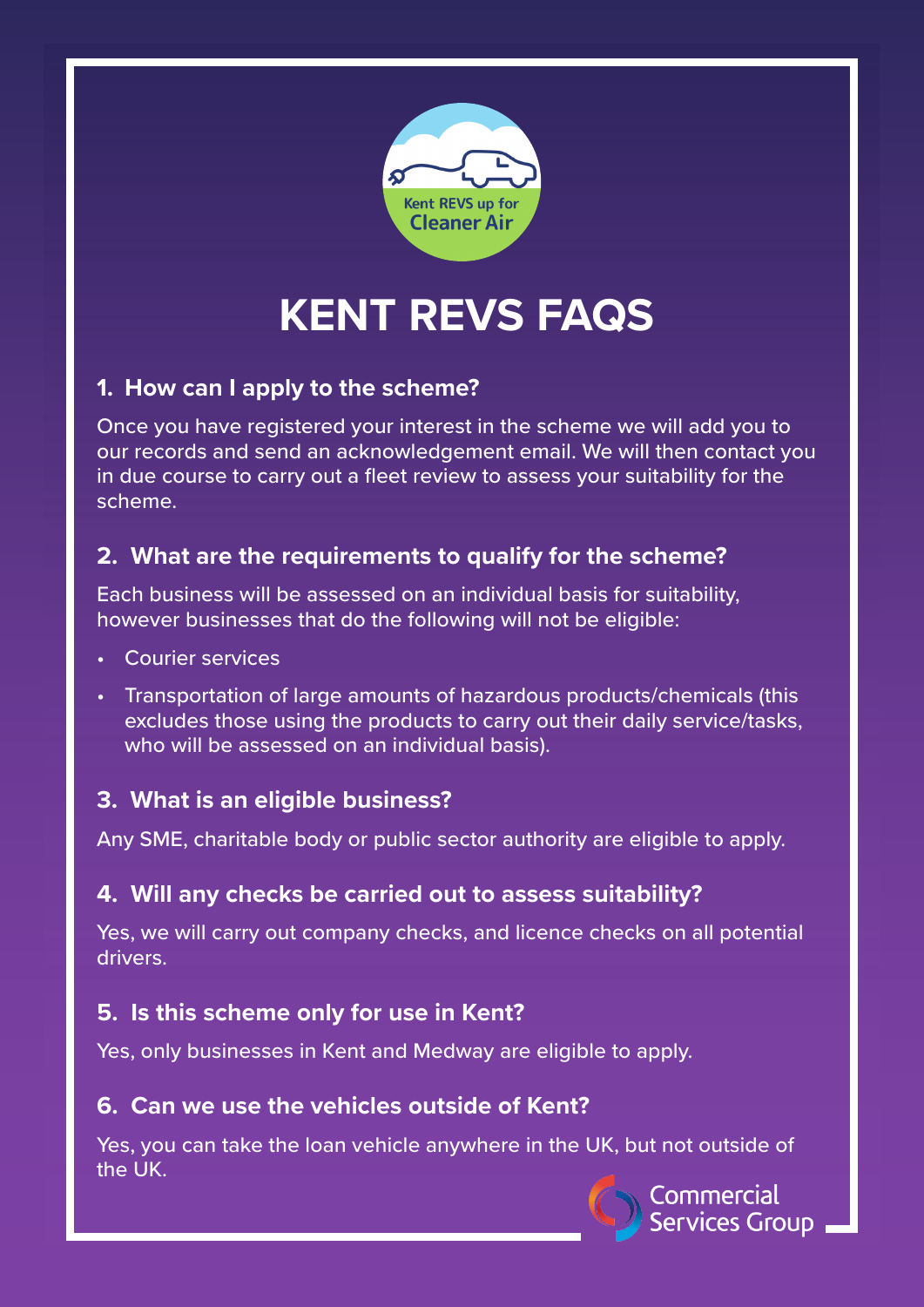

# **7. Is there any cost associated with the loan?**

The loan vehicle is free, however you will need to pay a £250.00 deposit.

# **8. How long is the loan period for / can we extend?**

The loan period is for 2 months. If you would prefer to have it for a shorter period the minimum is 1 month. Unfortunately we cannot offer extensions on the loans.

#### **9. Will we need to make any alterations to our depot / will any works be needed in the meantime, if our bid to trial the van is successful?**

You won't need to have an electric power point installed for the purpose of the trial, you can use your local infrastructure to charge the vehicle (e.g. charging points located in service stations, and also those situated within supermarket/business park carparks etc.).

### **10. How much notice will we have if we are offered a trial van and what else will need to be done if we are successful?**

Once we have a vehicle for you we will be in contact to offer a date for collection. There will be a loan agreement and driver forms to complete, which will need to be returned prior to the loan commencement, but you will have plenty of notice to make the necessary arrangements.

# **11. Do we get to choose which van we loan?**

No, we will allocate a vehicle based on the findings of your fleet review, but we will work with you to make sure the vehicle supplied is the most suitable from those we have available.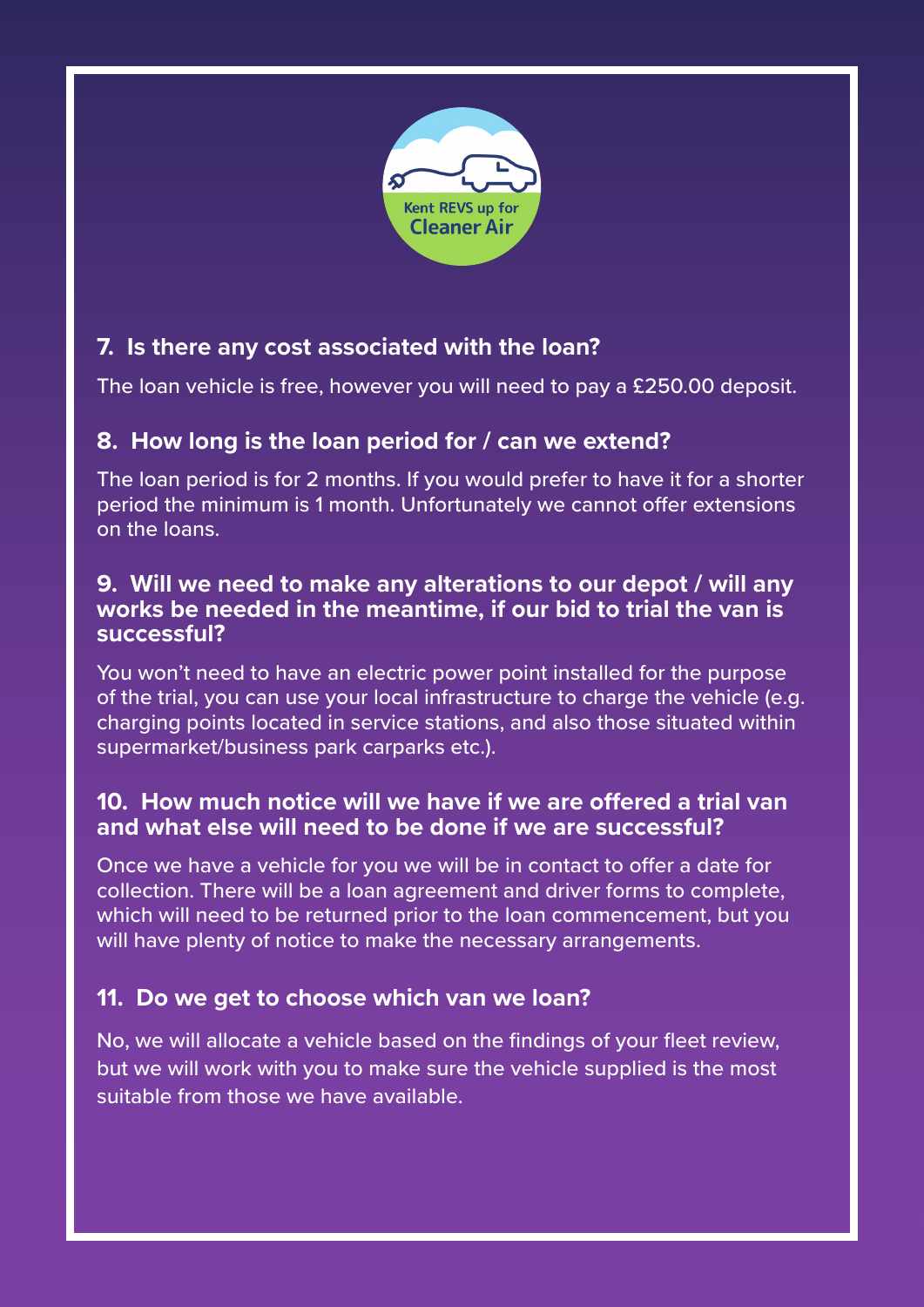

# **12. What type of van? Is it Transit size or smaller like a Transit Connect?**

We currently have the below vehicles available:

- Renault Kangoo Vans (2 seater)
- Renault Kangoo Crew Vans (5 seater)
- Nissan E-NV200 Vans (2 seater)

# **13. What is the range of the van?**

The range is dependent on the vehicle, please refer to the Nissan and Renault websites for this information.

- www.nissan.co.uk
- www.renault.co.uk

## **14. Is there a limit to the number of drivers that can use the vehicle during the loan?**

No there is no limit, but each driver will need to complete a driver form, and approval will be subject to driving licence checks.

# **15. Will I be able to charge with a standard 3 point plug cable?**

No, the vehicle will only be supplied with a fast charge cable that can be used with any home, office or public charging point.